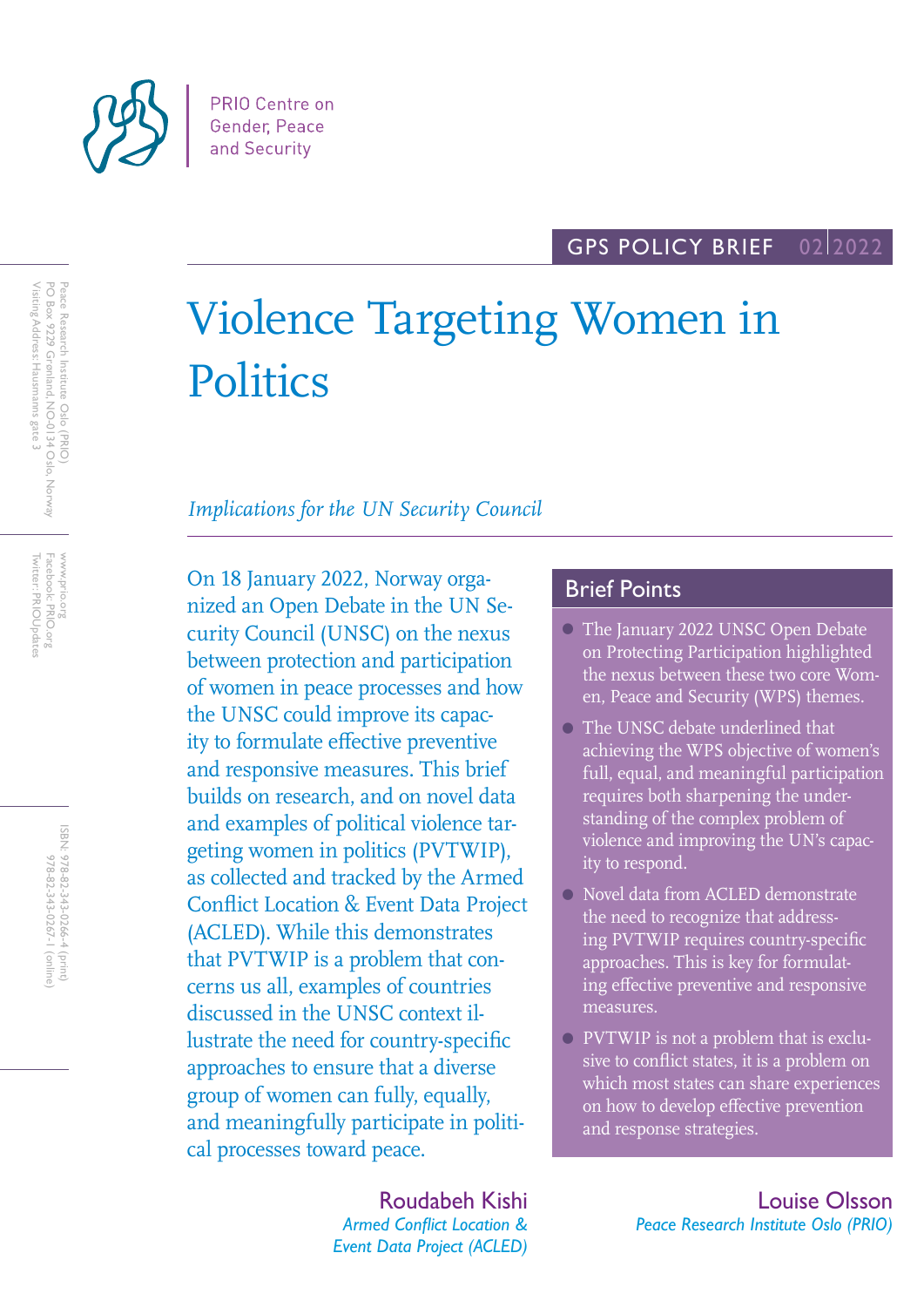#### **Introduction**

As recognized by the UN Secretary-General, women are at the frontline of peace and constitute an amplifying number of voices in political processes.<sup>1</sup> This engagement makes women the target of political violence – a fact that highlights the connection between participation and the need for improved protection. This protection and participation  $n$ exus<sup>2</sup> was first articulated by women civil society organizations and, in 2021, the NGO Working Group on Women, Peace and Security (WPS) raised demands for improved protection – protection measures that should be developed in dialogue with the women concerned.

Responding to such concerns, on 18 January 2022, Norway organized the first Open Debate on *Protecting Participation: Addressing violence targeting women in peace and security processes* in the UN Security Council (UNSC). As formulated in the concept note, the aim was to "address how violence, intimidation, and reprisals against women – because of their engagement in peace and security processes – threaten our shared goal of ensuring women's full, equal, and meaningful participation in all stages of peace processes." In order to move from improved understanding to practice, the concept note of the Open Debate further specified the need to "gather and share recommendations on ways we can strengthen and develop our prevention and response strategies."

In this brief, we argue that when the UNSC moves forward on realizing the insights of this important Open Debate, there is a need to specifically recognize the diverse roles women play in political processes, both directly and indirectly – as politicians, candidates for office, party supporters, voters, government officials, activists, social leaders, and human rights defenders. This diversity means that all can face violence but in different forms. Building on research,<sup>3</sup> novel data, and examples of physical political violence targeting women in politics (PVTWIP), as collected and tracked by the Armed Conflict Location & Event Data Project (ACLED),<sup>4</sup> this brief presents examples of what forms PVTWIP can take in regions around the world and in countries discussed in the UNSC context. These examples underline the need for a country-specific approach to prevention and response (for a description of the data, see 'The Project' box on page 4).

#### **A Problem for Us All: A Regional Overview**

As Figure 1 demonstrates, there is substantial variation in the targets of PVTWIP in different regions. For the UNSC, this means that it should not consider political violence as a problem that is exclusive to conflict states; we can see violence targeting women in politics in the US, in Europe, and in China.

Another critical point indicated by the figure is that the targets of this violence vary across

regions. Ergo, in-depth analysis of each given country situation can be assumed to be critical. That said, it further entails that all states can continue to share their varying experiences on how to achieve effective prevention and response strategies, as the UNSC debate in January also demonstrated.

#### **Examples from Countries Discussed in the UNSC Context**

The primary focus of the UNSC is on specific country-situations. Let us therefore look more closely at ACLED data, and examples therein, on countries in focus for UNSC deliberations in different forms.

As exemplified by Figure 2, the UNSC has supported peace and security processes in a large number of African countries. In the examples, we can see that women political party supporters face the greatest risk in Burundi and Sudan. In **Burundi**, this targeting often takes the form of non-sexual attacks and comes at the hands of the Imbonerakure, the youth wing of the ruling party, acting as a violent pro-government militia, especially around contentious periods like elections. For example, members of the Imbonerakure attacked and injured a woman supporting an opposition party in Burarana on 29 April 2020, forcing her to be hospitalized. In **Sudan**, meanwhile, such targeting has been rarer, but has come in the form of forced disappearance by state forces. For example, on 12 April 2015, an Umma Party member was forcibly



Figure 1: Regional variation in Political Violence Targeting Women in Politics (PVTWIP), by target identity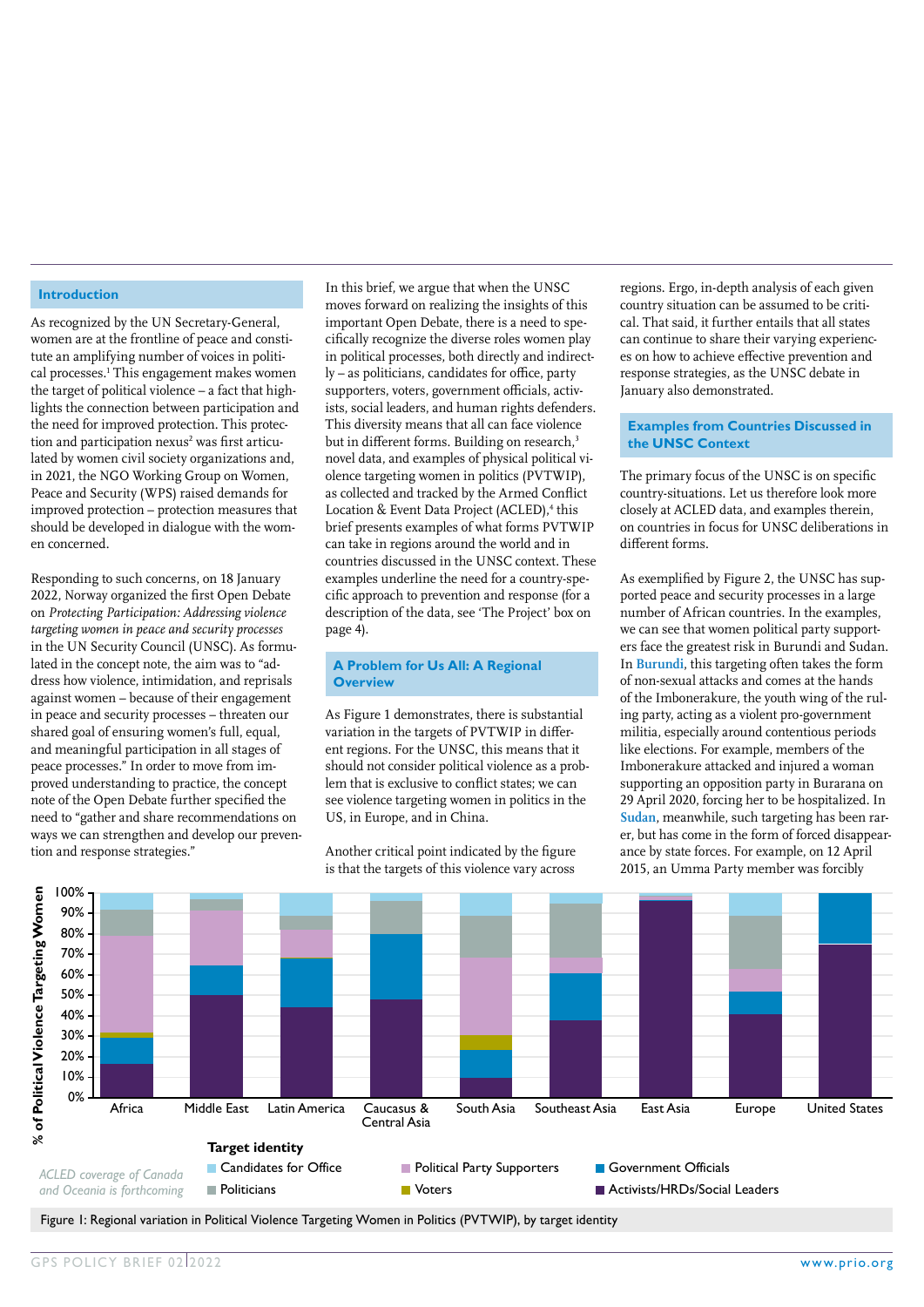

Figure 2: National variation in PVTWIP, by target identity in Africa

taken from her car by suspected National Intelligence and Security Services agents in Omdurman. While she was released days later, she was severely beaten while in detention.

Women activists, human rights defenders, and social leaders are those primarily targeted in Libya and Mali. In **Libya**, such violence is often in the form of non-sexual attacks, carried out by anonymous or unidentified armed groups. For example, on 10 November 2020, a woman lawyer and human rights activist was killed by an unidentified armed group in Benghazi. In **Mali**, such targeting has been rarer, but has come in the form of abductions by rebels. For example, on 24 December 2016, a woman running a humanitarian organization focused on helping children was kidnapped in Gao by Al Mourabitoun.

In Somalia and South Sudan, the primary targets are government officials. In **Somalia**, such targeting is often carried out by Al Shabaab or by anonymous armed groups (who may have links to Al Shabaab), often taking the form of non-sexual attacks. For example, on 2 September 2021, suspected Al Shabaab members killed a woman National Intelligence and Security Agency staff member, who they had abducted months prior, in the Shibis district of Mogadishu. In **South Sudan**, while such targeting tends to be rarer, it is often carried out by state forces, and is both sexual and non-sexual in nature. For example, on 29 March 2014, 300 security forces surrounded the home of the gender and human rights affairs advisor, raiding her home and assaulting her.

In the **Central African Republic**, politicians are most at risk, with targeting often at the hands of political militias or mobs, and commonly taking the form of non-sexual attacks, abductions, or mob violence. For example, on 6 March 2014, Ex-Séléka kidnapped the head of the district of Dangavo, only releasing her after a week once a ransom was paid. In the **Democratic Republic of the Congo**, meanwhile, voters are the women in politics at most risk, with targeting carried out by unidentified armed groups and sexual in nature.

For example, on 14 January 2019, unidentified armed men attacked a village in Masisi, raping at least two women while killing others, accusing the residents of voting for the wrong candidates.

In Asia, **Afghanistan** has come to the forefront of discussions in the UNSC. This country-situation underlines the nexus between women's participation and protection, with women in politics facing increased risk in the country since the fall of Kabul in August 2021, as highlighted at the Open Debate in January 2022 by Ms. Zarqa Yaftali, Executive Director of the Women and Children Legal Research Foundation. Figure 3 reflects the women in politics who are most targeted in Afghanistan; even prior to the Taliban takeover, however, government officials, such as court employees like judges and off-duty police officers, faced targeted violence by the Taliban as well as by anonymous armed groups. For example, on 6 October 2020, a woman employee of the appellate court was killed by unknown gunmen in Khost city.

Another Asian country that has received increased UNSC interest is **Myanmar**, especially in light of the aftermath of the February 2021 coup. Since then, ACLED data show that politically-motivated attacks have increased dramatically, and with that, attacks on women engaged in the political sphere have also risen, especially attacks on government officials and political party supporters. This is in addition to the targeting of women activist leaders of the protest movement. For example, on 18 July 2021, in Kin



Figure 3: National variation in PVTWIP, by target identity in Asia, the Americas and Europe